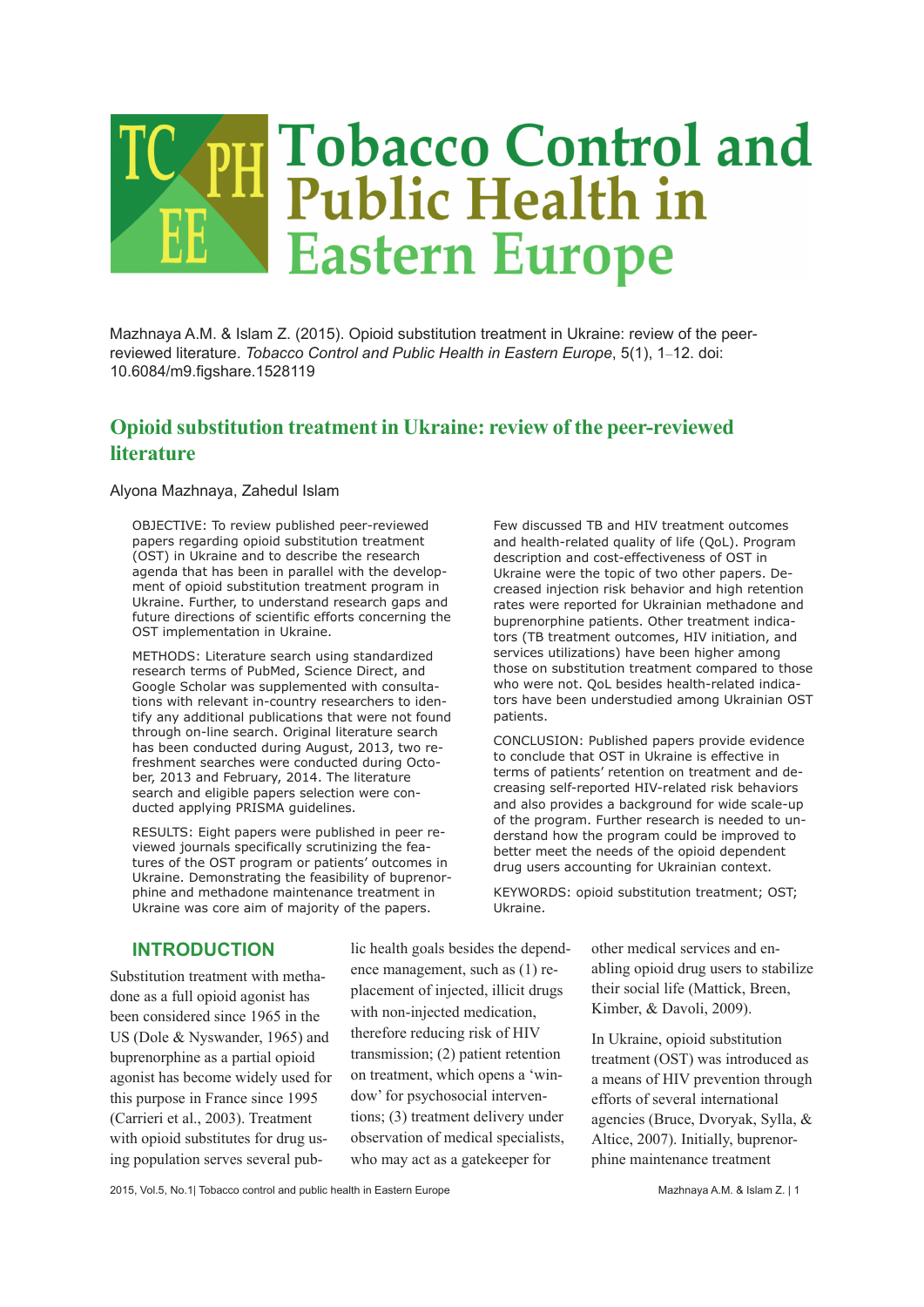#### (BMT) was introduced in Ukraine in 2004 (Bruce et al., 2007) followed by introduction of methadone maintenance treatment (MMT) as more cost-effective option in 2007 (Schaub, Chtenguelov, Subata, Weiler, & Uchtenhagen, 2010). Initial accents within OST program were put on the need to facilitate the expansion of ARVs among HIV-infected people who inject drugs (PWIDs) and to prevent new cases of infection by reducing injection behavior among opioid dependent PWIDs. This context has shaped the research efforts as well as program delivery and its scale up. After advocacy of the necessity to introduce OST in Ukraine and scale up of the program, the next sound question was to understand how it works within Ukrainian healthcare system and

how it influences the lives of those who receive this treatment in Ukraine.

This literature review of published peer-reviewed papers regarding OST in Ukraine aims to describe the research agenda that have been in parallel with the development of opioid substitution treatment in Ukraine. This paper also aims to understand research gaps and future directions for scientific efforts concerning OST implementation in Ukraine.

#### **MethodS**

Research strategy comprised: (1) Literature search (research terms 'Ukraine'AND 'opioid substitution treatment') of PubMed, Science Direct, and Google Scholar. Additional search through

### SyStematic review

the same sources using similar terms ('Ukraine'AND 'maintenance treatment', 'Ukraine'AND 'buprenorphine', 'Ukraine'AND 'methadone') provided the same results. The search was conducted in August 2013. (2) Consultations with in-country researchers from the field of OST program delivery and Narcology to explore whether there were any additional publications that were not found through previous search. Fig 1. shows the PRISMA diagram for the search that led to the final set of papers included in this review. Brief overview of the search outcomes is provided in the Table 1. Numbers suggest that even though there are many publications that mention the topic of OST in Ukraine, the number of papers devoted specifically to this topic is limited given a 9 year history of OST in Ukraine.



#### **Fig 1. PrISMA diagram. Flow chart of studies identified through literature search reviewed for inclusion in the review (Final number of reviewed papers include 2 additional papers from refreshment search)**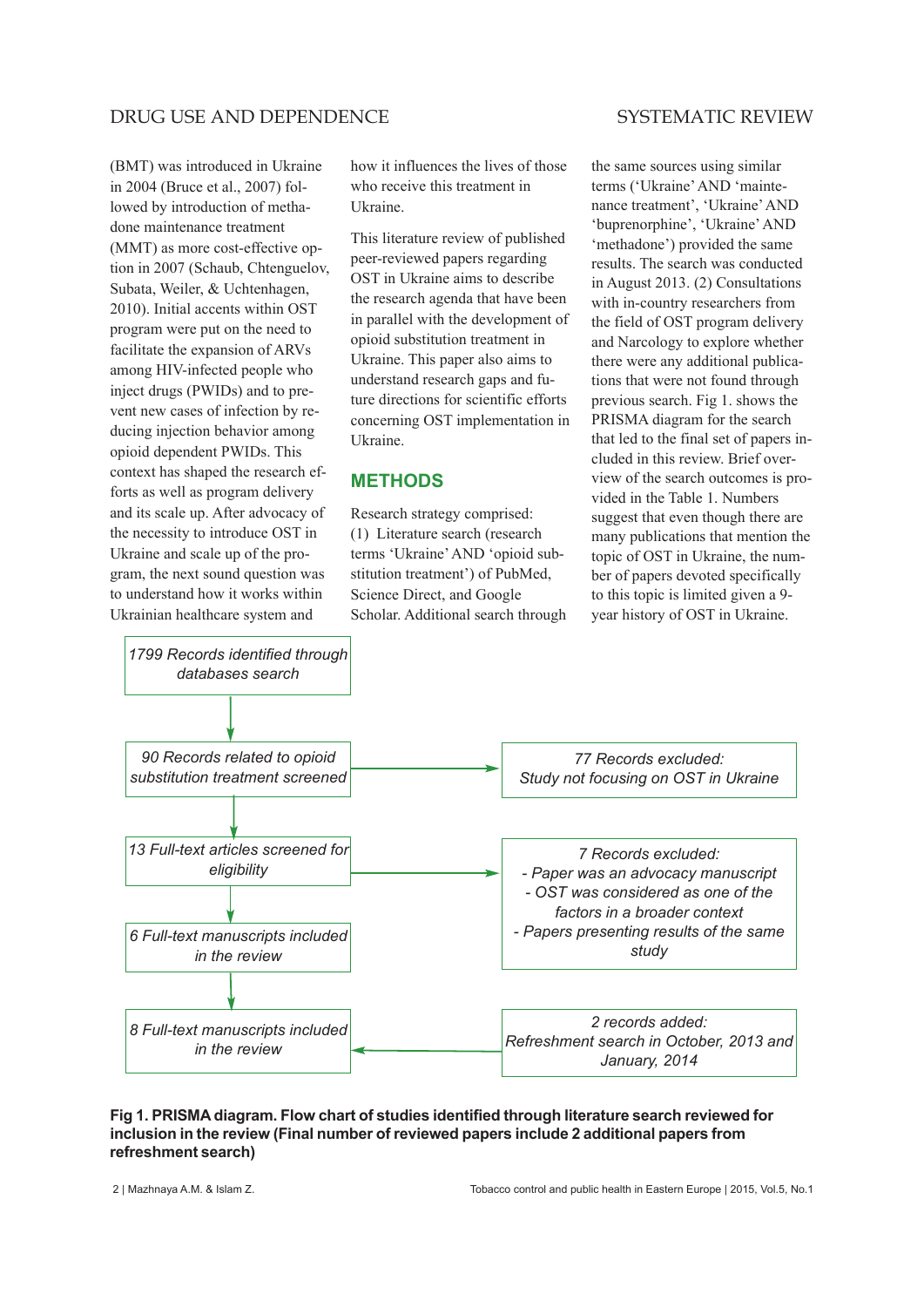After removing all the duplicates and articles that have presented results from the same research (Dvoryak, 2008), six scientific peer-reviewed articles that specifically addressed OST program in Ukraine were included in the current review. Full texts of all papers were retrieved, thoroughly read and analyzed with the purpose to identify how the research community was following and reflecting the development of OST in Ukraine. Refreshment literature searches have been conducted in October, 2013 and January, 2014 to check on new papers that may have been published since the original search. Two additional papers that have not been previously identified were included in this review.

Aside of a descriptive paper (Bruce et al., 2007) and a cost-effectiveness paper (Alistar, Owens, & Brandeau, 2011), studies measured the feasibility of opioid substitution treatment among opioid-dependent individuals in general and by HIV status using such instruments as addiction severity index (ASI) scores, retention rates, changes in Blood Borne Virus Transmission Risk Assessment Questionnaire (BBV-TRAQ), Risk Assessment Battery (RAB), Time Line Follow Back by different follow up  $(1, 2, 3, 6, 6)$ and 12 months) (Schaub et al., 2010; Schaub, Subata, Chtenguelov, Weiler, & Uchtenhagen, 2009), quality healthcare indicators (HIV, TB, addiction) (Bachireddy et al., 2013; Morozova, Dvoryak, & Altice, 2013). Quality of life has been measured with SF-36, ASI, WHO-QOL-BREF, and QALY instruments.

Besides the papers included in the review, we also came across seven publications that were to some extent related to the OST program in

Ukraine: however, they were focused on other research questions. We briefly report on topics of these papers in the results section, but data from these publications is not included into the Table 1 and discussion section.

#### **reSultS (PublIShed Peer-revIewed PAPerS)**

Eight unique papers were published in peer reviewed journals specifically looking at the features of OST program or patients' outcomes in Ukraine (Alistar et al., 2011; Bachireddy et al., 2013; Bruce et al., 2007; Dvoriak et al., 2014; Lawrinson et al., 2008; Morozova et al., 2013; Schaub et al., 2010; Schaub et al., 2009).

Papers that have been included in this review were diverse in their research questions and methods used. Key characteristics of these research papers are presented in the Table 1. Research agenda ranged from description of program characteristics (Bruce et al., 2007), feasibility of buprenorphine and methadone maintenance treatment in Ukraine and specifically among people who use home-made opioids (Schaub et al., 2010; Schaub et al., 2009), viability of OST in Ukraine within a broader context of resource-poor settings (Lawrinson et al., 2008) to different treatment outcomes. MMT treatment outcomes by HIV status of participants (Dvoriak et al., 2014), TB treatment outcomes by receipt of MMT (Morozova et al., 2013) and quality healthcare indicators at different levels of services integration for PWIDs and health-related quality of life (QoL) (Bachireddy et al., 2013) have been reported and discussed in the most recent papers on OST in Ukraine. Cost-effectiveness

of OST in Ukraine was projected within context of HIV prevention efforts. The overall goal was to inform public health decisions on how to use the limited resources allocated for curbing the epidemic most effectively given that one of its driving forces in Ukraine is injection drug use (Alistar et al., 2011).

Studies reported OST retention ranging from 75% (Lawrinson et al., 2008) to 85% (Schaub et al., 2009) at 3 months of follow-up and from 70% (Lawrinson et al., 2008) to 84% (Schaub et al., 2009) at 6 months of follow-up.

Sample sizes varied from 50 (Dvoriak et al., 2014) to 331 (Schaub et al., 2010) participants for the papers looking at patient-level data (Bachireddy et al., 2013; Dvoriak et al., 2014; Lawrinson et al., 2008; Morozova et al., 2013; Schaub et al., 2010; Schaub et al., 2009). OST program key features description (Bruce et al., 2007) and mathematical modeling of country-level data (Alistar et al., 2011) were used in two other papers.

Papers mentioning OST in Ukraine not as the main focus of their research question reported participation in OST program as one of the independent variables (confounders), as a part of comprehensive approach towards treatment and care of people who inject drugs (Izenberg et al., 2013; Strathdee et al., 2010; Wolfe, Carrieri, & Shepard, 2010) and as a facilitator of entrance to HIV treatment and care for HIV-positive PWIDs (Mimiaga et al., 2010). Other papers were either a report, a letter or a case report, were aimed to put an advocacy statement regarding challenges that patients of substitution treatment face in everyday life

### Drug uSe anD DepenDence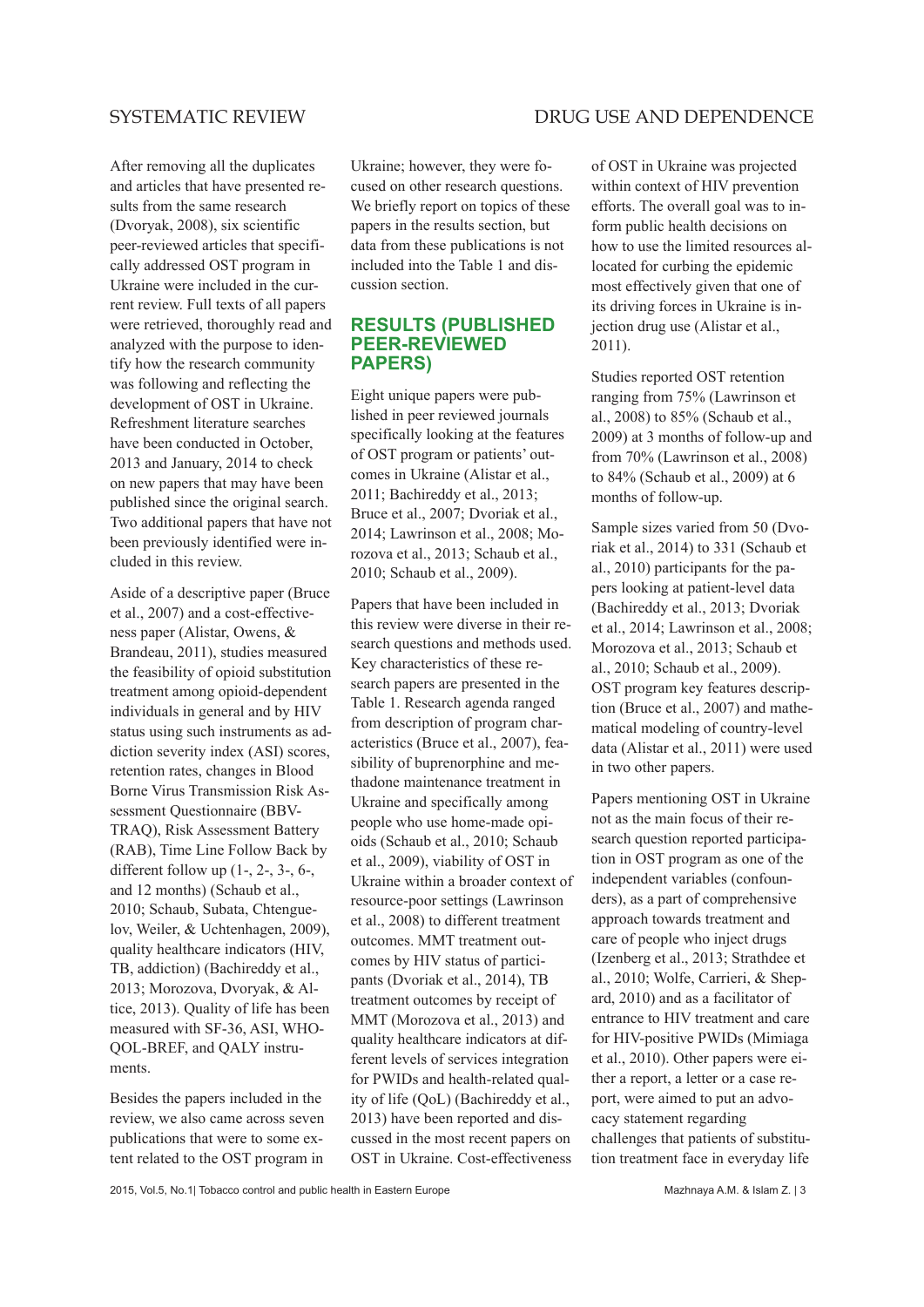| Table 1 Key characteristics of the published papers on opioid substitution treatment (OST) in |
|-----------------------------------------------------------------------------------------------|
| <b>Ukraine</b>                                                                                |

|              |                                                                                                                                                                                  |                                                                        | Other papers<br>on the same<br>study | Year | Data<br>published collection<br>period | Methods                                                                |
|--------------|----------------------------------------------------------------------------------------------------------------------------------------------------------------------------------|------------------------------------------------------------------------|--------------------------------------|------|----------------------------------------|------------------------------------------------------------------------|
| $\mathbf{1}$ | HIV Treatment Access and Scale-up for<br>Delivery of Opiate Substitution Therapy<br>with Buprenorphine for IDUs in Ukraine--<br>Programme Description and Policy<br>Implications | (Bruce, Dvoryak,<br>Sylla, & Altice,<br>2007)                          | (Dvoryak &<br>Grishaeva,<br>2008)    | 2007 | October,<br>$2005 -$                   | Description of<br>key program<br>July, 2006 characteristics            |
|              | 2 Key Findings from the WHO Collaborative (Lawrinson et al.,<br>Study on Substitution Therapy for Opioid 2008)<br>Dependence and HIV/AIDS                                        |                                                                        |                                      | 2008 | Late 2003<br>2005                      | Longitudinal<br>and mid- cohort study of<br>OST patients               |
|              | 3 Feasibility of Buprenorphine Maintenance (Schaub, Subata,<br>Therapy Programs in the Ukraine: First<br><b>Promising Treatment Outcomes</b>                                     | Chtenguelov,<br>Weiler, &<br>Uchtenhagen,<br>2009)                     |                                      | 2009 | 2007                                   | Longitudinal<br>cohort study of<br>OST patients                        |
|              | 4 Feasibility of Buprenorphine and<br>Methadone Maintenance Programs<br>Among Users of home Made Opioids in<br>Ukraine                                                           | (Schaub,<br>Chtenguelov,<br>Subata, Weiler, &<br>Uchtenhagen,<br>2010) |                                      | 2010 | 2008                                   | Longitudinal<br>cohort study of<br>OST patients                        |
| 5            | Effectiveness and Cost Effectiveness of<br>Expanding Harm Reduction and<br>Antiretroviral Therapy in a Mixed HIV<br>Epidemic: A Modeling Analysis for Ukraine                    | (Alistar, Owens, &<br>Brandeau, 2014)                                  |                                      | 2011 | 2010                                   | Mathematical<br>modeling using<br>actual and<br>estimated data         |
| 6            | Integration of Health Services Improves<br>Multiple Outcomes among HIV-infected<br>People who Inject Drugs in Ukraine                                                            | (Bachireddy et al.,<br>2014)                                           |                                      | 2013 | 2010                                   | Cross-<br>sectional<br>survey                                          |
| 7            | Methadone treatment improves<br>tuberculosis treatment among hospitalized Dvoryak, & Altice,<br>opioid dependent patients in Ukraine 2013)                                       | (Morozova,                                                             |                                      | 2013 | 2011-<br>April,<br>2012                | December, Prospective,<br>non-<br>randomized<br>observational<br>study |
| 8            | Methadone Maintenance for HIV Positive<br>and HIV Negative Patients in Kyiv:<br>Acceptability and treatment response                                                             | (Dvoriak et al.,<br>2014)                                              |                                      | 2014 | Not<br>indicated<br>in the<br>paper    | Longitudinal<br>observational<br>study                                 |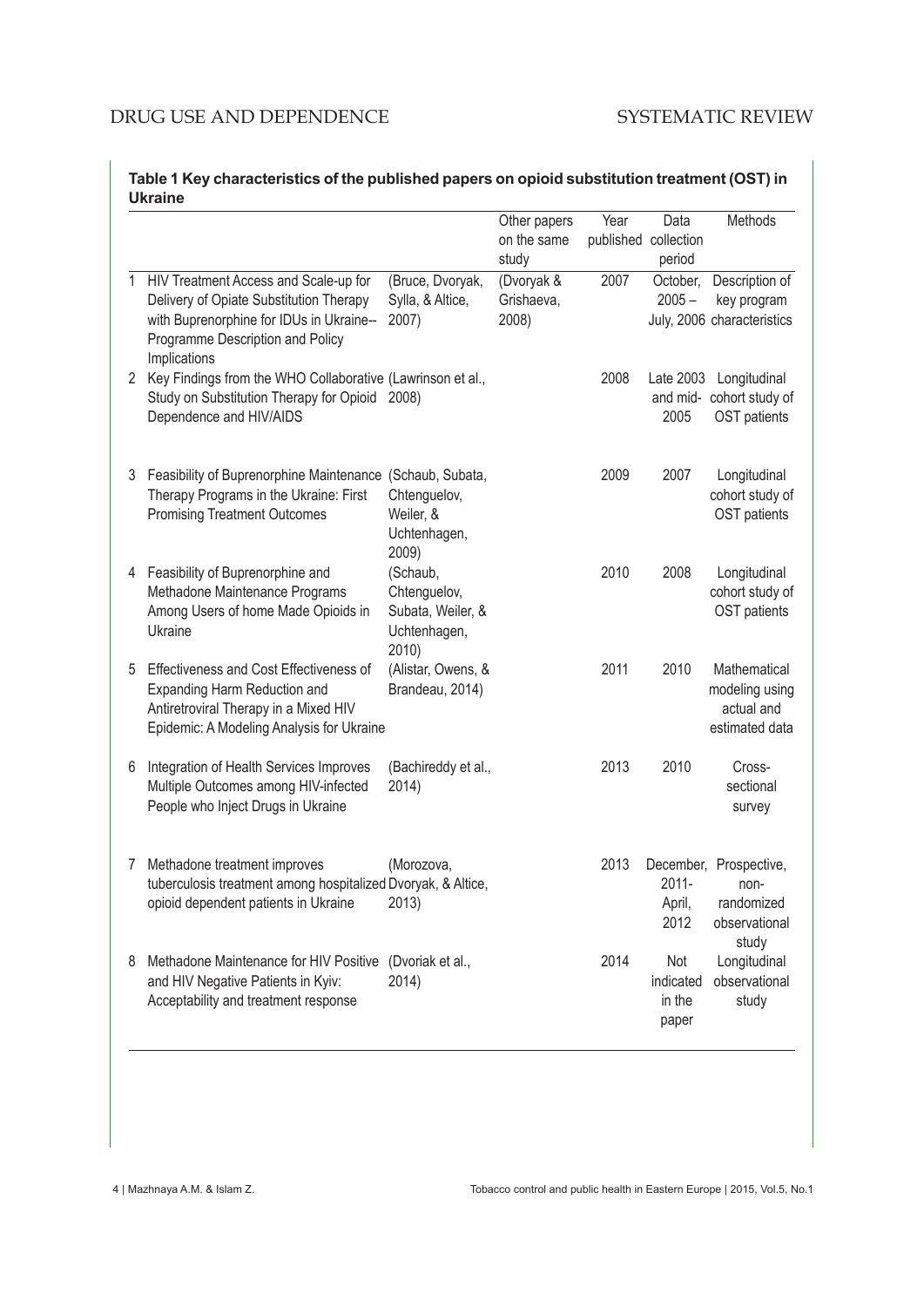# Drug uSe anD DepenDence

|              |                                                                                                                                                                                                                                                  | Follow up<br>period      | Measured outcomes                                                                                                                                                                                                                                                                                                                                                                                                             |
|--------------|--------------------------------------------------------------------------------------------------------------------------------------------------------------------------------------------------------------------------------------------------|--------------------------|-------------------------------------------------------------------------------------------------------------------------------------------------------------------------------------------------------------------------------------------------------------------------------------------------------------------------------------------------------------------------------------------------------------------------------|
| $\mathbf{1}$ | (Bruce, Dvoryak,<br>Sylla, & Altice,<br>2007)                                                                                                                                                                                                    | $\overline{\phantom{a}}$ | Retention rate and dosage were not specifically measured but discussed as main<br>indicators                                                                                                                                                                                                                                                                                                                                  |
|              | 2 (Lawrinson et al.,<br>2008)                                                                                                                                                                                                                    |                          | 6 months 1. Treatment retention; 2. Change in substance use; 3. Changes in BBV risk-taking<br>behavior; 4. Quality of life (WHOQOL-BREF)                                                                                                                                                                                                                                                                                      |
| 3            | (Schaub, Subata,<br>12 months 1. Treatment retention; 2. Substance use (last 30 days); 3. Changes in BBV risk-<br>Chtenguelov,<br>Weiler, &<br>family problems; 5. Percentage of HIV positive patients who received ART<br>Uchtenhagen,<br>2009) |                          | taking behavior; 4. ASI: occurrence of somatic disorders; employment; legal status;                                                                                                                                                                                                                                                                                                                                           |
| 4            | (Schaub,<br>Chtenguelov,<br>Subata, Weiler, &<br>Uchtenhagen,<br>2010)                                                                                                                                                                           |                          | 6 - months 1. Treatment retention; 2. Substance use (last 30 days); 3. Changes in BBV risk-<br>taking behavior; 4. ASI: occurrence of somatic disorders; employment; legal status;<br>family problems; 5. Percentage of HIV positive patients who received ART                                                                                                                                                                |
| 5            | (Alistar, Owens, &<br>Brandeau, 2014)                                                                                                                                                                                                            |                          | 1. HIV prevalence among PWIDs; 2. HIV prevalence among non-DUs; 3. Number<br>of HIV infections averted over 20 years among PWIDs; 4. Number of HIV infections<br>averted over 20 years among non-PWIDs; 5. QALYs                                                                                                                                                                                                              |
| 6            | (Bachireddy et al.,<br>2014)                                                                                                                                                                                                                     |                          | 1. 8 self-reported quality healthcare indicators (HIV, addiction and TB treatment<br>outcomes); 2. HIV: receipt of ART, receipt of ART when CD4<200; CD4 monitoring<br>within past 6 months; 3. Addiction: receipt of WHO-recommended OST dosing, no<br>previous 30-day drug injection, less than daily drug injection; 4. TB: TB screening in<br>the past 12 months; receipt of isoniazid preventive therapy (IPT); 5. SF-36 |
|              | (Morozova,<br>Dvoryak, & Altice,<br>2013)                                                                                                                                                                                                        | 90 days                  | 1. % of patients completing 90 days of TB treatment and continuing with treatment<br>at the end of the study; 2. Time to discontinuation of TB treatment; 3. Percentage of<br>dosage of TB medications taken over the 90 days of observation; 4. Disposition of<br>study participants                                                                                                                                         |
| 8            | (Dvoriak et al.,<br>2014)                                                                                                                                                                                                                        |                          | 20 weeks 1. ASI; 2. Time Line Follow-Back; 3. Risk Assessment Battery                                                                                                                                                                                                                                                                                                                                                         |
|              | Footnotes                                                                                                                                                                                                                                        |                          | BBV - Blood borne viruses                                                                                                                                                                                                                                                                                                                                                                                                     |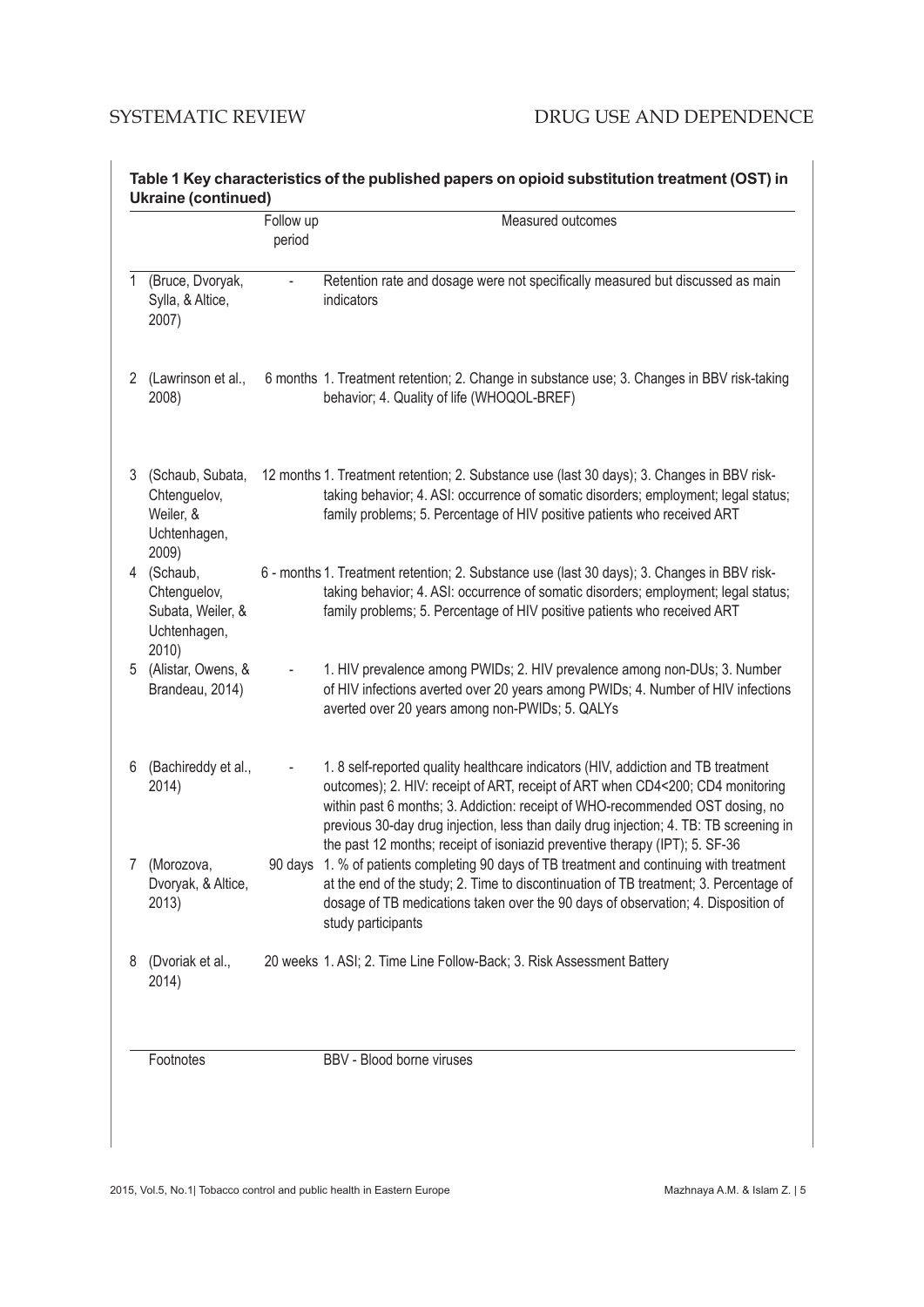# SYSTEMATIC REVIEW

|                |                                                                        | Main exposure                                                                                                                                                                                                                               | Sample size                                                                                                                                    | Setting for<br>sample<br>enrollment                              |
|----------------|------------------------------------------------------------------------|---------------------------------------------------------------------------------------------------------------------------------------------------------------------------------------------------------------------------------------------|------------------------------------------------------------------------------------------------------------------------------------------------|------------------------------------------------------------------|
|                | (Bruce, Dvoryak,<br>Sylla, & Altice,<br>2007)                          |                                                                                                                                                                                                                                             | 207 patients on BMT                                                                                                                            |                                                                  |
| $\overline{2}$ | (Lawrinson et al.,<br>2008)                                            | Time on OST: BMT (baseline vs. 3 months vs. 6<br>months)                                                                                                                                                                                    | 726 participants from<br>Australia, China,<br>Indonesia, Iran, Lithuania, centers or drug<br>Poland, Thailand and<br>Ukraine (N=72 in Ukraine) | Drug addiction<br>treatment<br>clinics                           |
| 3              | (Schaub, Subata,<br>Chtenguelov,<br>Weiler, &<br>Uchtenhagen,<br>2009) | Time on OST: BMT (baseline vs. 6 months vs. 12<br>months)                                                                                                                                                                                   | 151 patients on BMT                                                                                                                            | Existing drug<br>addiction<br>treatment places                   |
| 4              | (Schaub,<br>Chtenguelov,<br>Subata, Weiler, &<br>Uchtenhagen,<br>2010) | Time on OST: BMT and MMT (baseline vs.6<br>months)                                                                                                                                                                                          | 331 opioid dependent<br>patients (191 of them<br>received buprenorphine; treatment places<br>140 received methadone)                           | Existing drug<br>addiction                                       |
| 5              | Brandeau, 2014)                                                        | (Alistar, Owens, & Different strategies :<br>1. Status quo; 2. Moderate methadone coverage;<br>3. High methadone coverage; 4. Moderate mixed<br>(methadone + ART); 5. High treatment coverage;<br>6. High methadone High treatment coverage |                                                                                                                                                |                                                                  |
| 6              | 2014)                                                                  | (Bachireddy et al., Levels of healthcare integration: 1. Integrated &co-<br>located sites (ICL); 2. Non-co-located sites; 3.<br>(NCL), harm reduction and outreach (HRO).                                                                   | 296                                                                                                                                            | OST sites*<br>Harm reduction<br>and outreach                     |
| 7              | (Morozova,<br>Dvoryak, & Altice,<br>2013)                              | Prescription and receiving MMT                                                                                                                                                                                                              | 90                                                                                                                                             | TB dispensary                                                    |
| 8              | (Dvoriak et al.,<br>2014)                                              | <b>HIV</b> status                                                                                                                                                                                                                           | 50                                                                                                                                             | Kyiv outpatient<br>drug addiction<br>treatment sites             |
|                | Footnotes                                                              | OST - opiate substitution treatment<br>BMT - buprenorphine maintenance treatment<br>MMT - methadone maintenance treatment                                                                                                                   |                                                                                                                                                | * OST sites -<br>Integrated<br>&co-located and<br>non-co-located |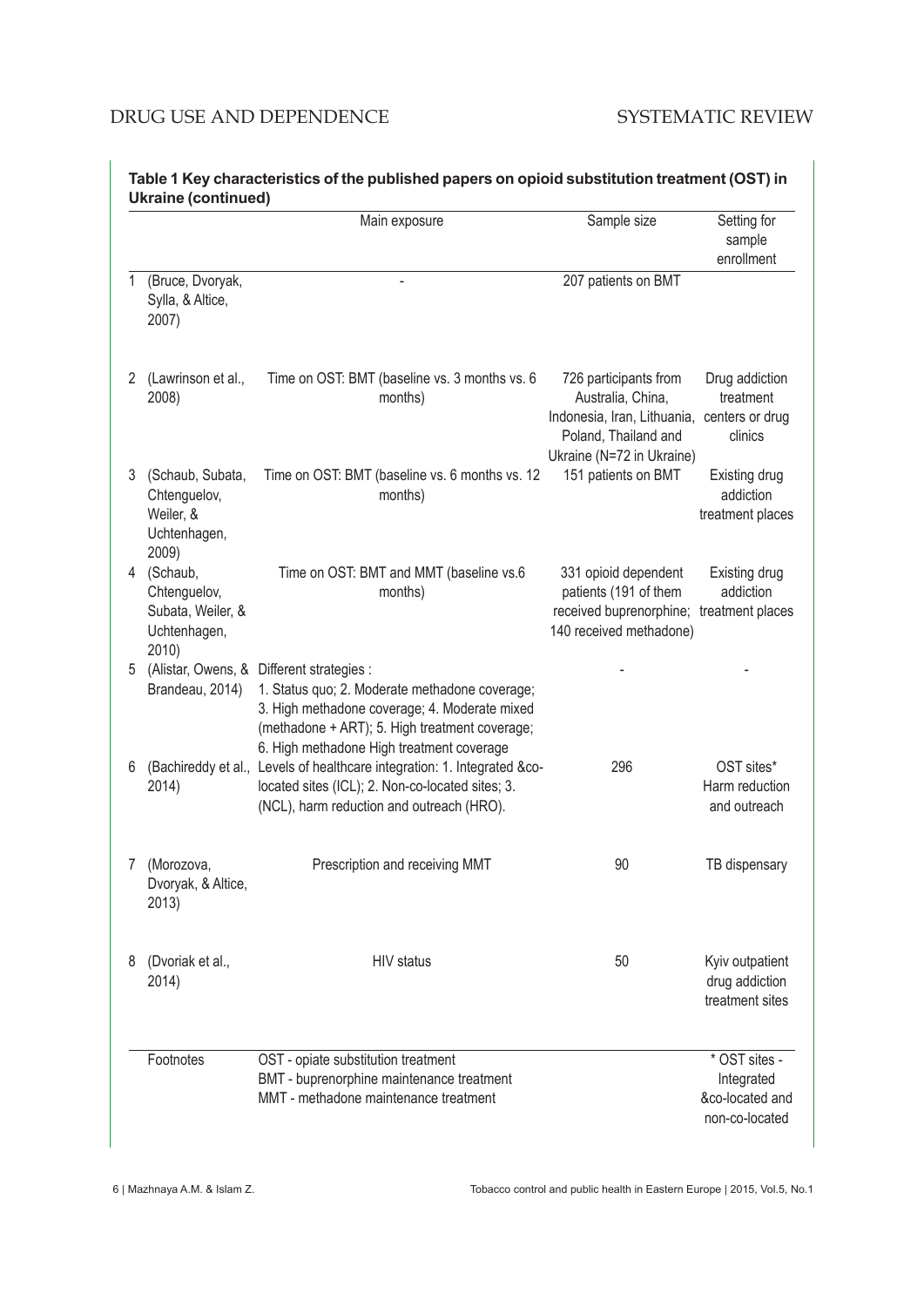# Drug uSe anD DepenDence

|   |                                                                        | Inclusion criteria                                                                                                                                                                                                                                               | Measures of association                                                                                                |
|---|------------------------------------------------------------------------|------------------------------------------------------------------------------------------------------------------------------------------------------------------------------------------------------------------------------------------------------------------|------------------------------------------------------------------------------------------------------------------------|
|   | (Bruce, Dvoryak,<br>Sylla, & Altice,<br>2007)                          | HIV positive; Opioid dependent PWIDs; 18+; 2+ non-<br>pharmacological drug treatment attempts; Interested<br>in buprenorphine                                                                                                                                    | $\qquad \qquad \blacksquare$                                                                                           |
|   | 2 (Lawrinson et al.,<br>2008)                                          | Being on OST less than 2 weeks                                                                                                                                                                                                                                   | $F =$ repeated-measures analysis of<br>variance test statistics: x2- Friedman<br>test statistics                       |
| 3 | (Schaub, Subata,<br>Chtenguelov,<br>Weiler, &<br>Uchtenhagen,<br>2009) | Willing to start a BMT; Dependence diagnosis for<br>opiates according to ICD-10; 18+; No signs of severe<br>cognitive impairment, mental retardation, severe<br>behavior, disturbances or psychotic syndrome. Living<br>in permanent residence in the study city | $F =$ repeated-measures analysis of<br>variance test statistics: x2- Friedman<br>test statistics                       |
| 4 | (Schaub,<br>Chtenguelov,<br>Subata, Weiler, &<br>Uchtenhagen,<br>2010) | Willing to start a BMT; Dependence diagnosis for<br>opiates according to ICD-10; 18+; No signs of severe<br>cognitive impairment, mental retardation, severe<br>behavior, disturbances or psychotic syndrome. Living<br>in permanent residence in the study city | $F =$ repeated-measures analysis of<br>variance test statistics: x2- Friedman<br>test statistics                       |
| 5 | (Alistar, Owens, &<br>Brandeau, 2014)                                  | Projections were made both for PWIDs and non<br><b>PWIDs</b>                                                                                                                                                                                                     | Cost effectiveness of different strategies<br>(Incremental cost-effectiveness ratio)                                   |
| 6 | (Bachireddy et al.,<br>2014)                                           | HIV infected patients/harm reduction clients                                                                                                                                                                                                                     | Chi-square tests or independent t-tests,<br>multivariate linear regression                                             |
| 7 | (Morozova,<br>Dvoryak, & Altice,<br>2013)                              | Opioid dependent persons with confirmed pulmonary Chi-square test or independent T-test<br>TB diagnosis who were prescribed at least 90 days of for sample characteristics; Kaplan -<br>inpatient TB treatment from baseline enrollment<br>$18+$                 | Meier analysis with Log rank<br>(Mantel-Cox) test of equality of survival<br>distributions; Binary logistic regression |
| 8 | (Dvoriak et al.,<br>2014)                                              | 1 year and more opioid addicted individuals seeking<br>outpatient treatment in Kyiv<br>$18+$                                                                                                                                                                     | <b>ANOVA</b><br>Differences within group across time                                                                   |
|   |                                                                        | Not planning to move<br>Willing to participate in daily observed dosing                                                                                                                                                                                          |                                                                                                                        |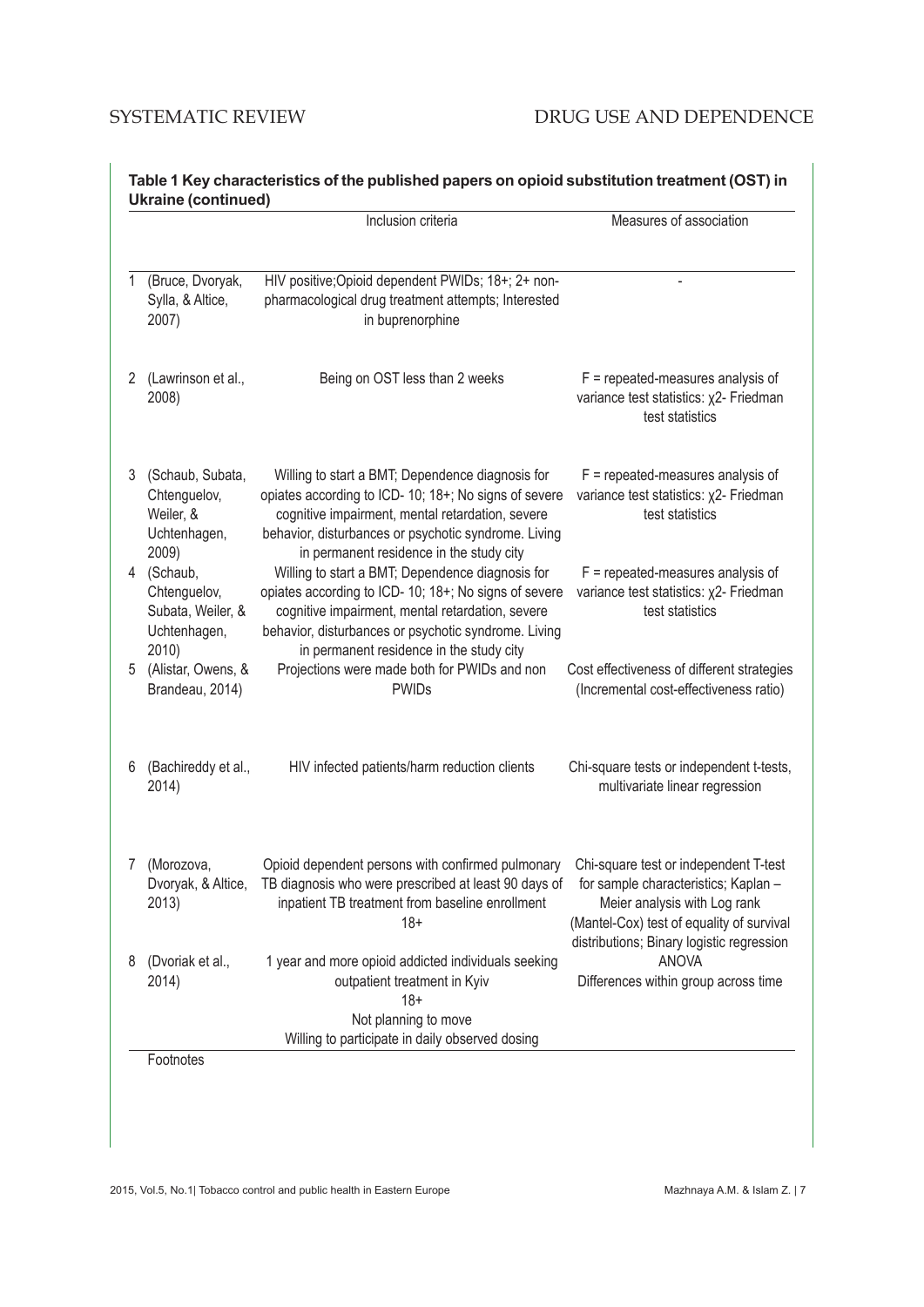|                       |                                                                        | Main result                                                                                                                                                                                                                                                                                                                   | Message                                                                                                                                                                           |
|-----------------------|------------------------------------------------------------------------|-------------------------------------------------------------------------------------------------------------------------------------------------------------------------------------------------------------------------------------------------------------------------------------------------------------------------------|-----------------------------------------------------------------------------------------------------------------------------------------------------------------------------------|
| 1                     | (Bruce, Dvoryak,<br>Sylla, & Altice,<br>2007)                          | The existing infrastructure allows for further scale-up of<br>and administration of BMT (buprenorphine<br>maintenance treatment) and the possibility of co-<br>administration with ARV.                                                                                                                                       | Despite the barriers and obstacles,<br>implementation of opioid substitution<br>treatment is both feasible and<br>achievable.                                                     |
| $\mathbf{2}^{\prime}$ | (Lawrinson et al.,<br>2008)                                            | Treatment retention at 6 months was uniformly high<br>(70% for Ukraine)                                                                                                                                                                                                                                                       | The study showed that OST can be as<br>effective in low-and middle-income<br>countries as in the developed countries.                                                             |
| 3                     | (Schaub, Subata,<br>Chtenguelov,<br>Weiler, &<br>Uchtenhagen,<br>2009) | Substance use decreased significantly for opiate use<br>(p<0.001)                                                                                                                                                                                                                                                             | Successful and adequate<br>implementation of OST in Ukraine is<br>feasible, therefore scale-up is<br>recommended.                                                                 |
| 4                     | (Schaub,<br>Chtenguelov,<br>Subata, Weiler, &<br>Uchtenhagen,<br>2010) | Use of other opioids decreased significantly (p<0.001).                                                                                                                                                                                                                                                                       | Data supports successful<br>implementation of OST in Ukraine<br>among drug users who mainly use self-<br>made opioids. Results advocating for<br>feasibility of both BMT and MMT. |
| 5                     | (Alistar, Owens, &<br>Brandeau, 2014)                                  | Offering methadone substitution therapy to 25% of<br>PWIDs - the most cost-effective strategy in averting<br>infections (4,700 and adding QALYs (76,000) compared epidemic that is currently described in<br>with no intervention at cost US\$530/QALY gained.                                                                | Methadone substitution therapy is a<br>highly cost-effective option for the<br>Ukraine.                                                                                           |
| 6                     | (Bachireddy et al.,<br>2014)                                           | Participants from integrated and co-located sites (ICL)<br>had significantly higher QHI composite score compared<br>to participants from non-collocated and harm reduction improves healthcare quality indicators.<br>sites (NCL and HRO): 71.9% vs 54.8% vs 37.0%, p<br><0.001) after controlling for potential confounders. | OST alone improves health-related<br>quality of life. Integration of services                                                                                                     |
| 7                     | (Morozova,<br>Dvoryak, & Altice,<br>2013)                              | In multivariate analysis receipt of MMT was uniquely<br>associated with completing 90 days of TB treatment treatment greatly improves retention in                                                                                                                                                                            | MMT integrated into inpatient TB<br>TB treatment and TB adherence among<br><b>PWIDs</b>                                                                                           |
| 8                     | (Dvoriak et al.,<br>2014)                                              | Significant reductions in the use of heroin and other<br>opiates for both HIV positive and HIV negative<br>(p<0.0001)                                                                                                                                                                                                         | Methadone maintenance was well<br>accepted by both HIV+ and HIV -<br>opioid dependent individuals and was<br>associated with reduction of drug use<br>and HIV risk behaviors      |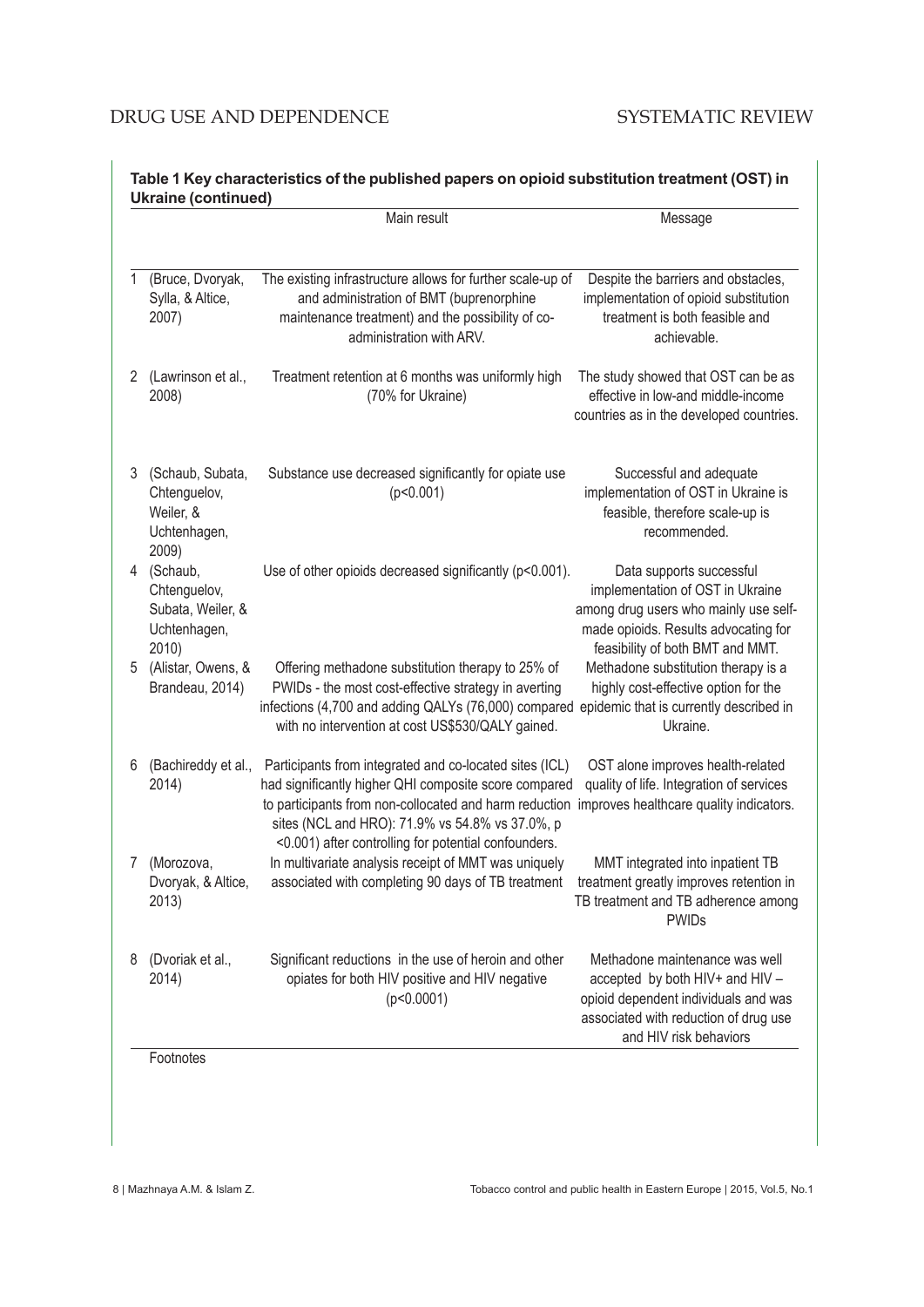# Drug uSe anD DepenDence

#### **table 1 Key characteristics of the published papers on opioid substitution treatment (oSt) in ukraine (continued)** First author's institution

| $\mathbf{1}$ | (Bruce, Dvoryak,<br>Sylla, & Altice,<br>2007)                            | Yale University AIDS program, USA.                                                                                             |
|--------------|--------------------------------------------------------------------------|--------------------------------------------------------------------------------------------------------------------------------|
| 2            | (Lawrinson et al.,<br>2008)                                              | World Health Organization Collaborating Centre for<br>Research in the Treatment of Drug and Alcohol<br>Problems, Australia.    |
| 3            | (Schaub, Subata,<br>Chtenguelov,<br>Weiler, &<br>Uchtenhagen,<br>2009)   | Research Institute for Public Health and Addiction,<br>Switzerland.                                                            |
|              | 4 (Schaub,<br>Chtenguelov,<br>Subata, Weiler, &<br>Uchtenhagen,<br>2010) | Research Institute for Public Health and Addiction,<br>Switzerland.                                                            |
| 5            | (Alistar, Owens, &<br>Brandeau, 2014)                                    | Department of Management Science and<br>Engineering, Stanford University, USA.                                                 |
| 6            | (Bachireddy et al.,<br>2014)                                             | Yale University School of Medicine, Department of<br>Medicine, Section of Infectious Diseases, AIDS<br>Program, New Haven, USA |
| 7            | (Morozova,<br>Dvoryak, & Altice,<br>2013)                                | Ukrainian Institute on Public Health Policy                                                                                    |
| 8            | (Dvoriak et al.,<br>2014)                                                | Ukrainian Institute on Public Health Policy                                                                                    |
|              | Footnotes                                                                |                                                                                                                                |
|              |                                                                          |                                                                                                                                |

(Cohen, 2010; Golovanevskaya, Vlasenko, & Saucier, 2012; Filippovych et al., 2013).

# **dIScuSSIon**

Numerous previous studies, literature reviews, and systematic reviews have documented the effect of opioid substitution treatment on drug-related behaviors. Among the documented outcomes are injection risk behaviors (injecting use and sharing of equipment) which were shown to be statistically significantly lower for those who were on opioid substitution treatment (Amato et al., 2005; Clausen, Waal, Thoresen, & Gossop, 2009; Gowing, Farrell, Bornemann, Sullivan, & Ali, 2011; MacArthur et al., 2012). Studies from Ukraine have reported similar outcomes, showing statistically significant reduction in injection risk behaviors using BBV-TRAQ (Lawrinson et al., 2008; Schaub et al., 2010; Schaub et al., 2009), RAB (Dvoriak et al., 2014) and measures of 'drug injection' and 'less than daily drug injection' (Bachireddy et al., 2013).

Given the risk of HIV epidemic generalization in Ukraine (Des Jarlais et al., 2012; Mazhnaya et al., 2014), sexual behavior among PWIDs should be considered as an important outcome when studying any intervention related to reducing HIV risk. However, Ukrainian studies on OST have not been much oriented at reporting and discussing risky sexual behaviors change, some of which (multiple sexual partners and commercial sex) were reported in the systematic review to be lower for those on OST (Gowing et al., 2011). The results from Ukrainian studies for risky sexual be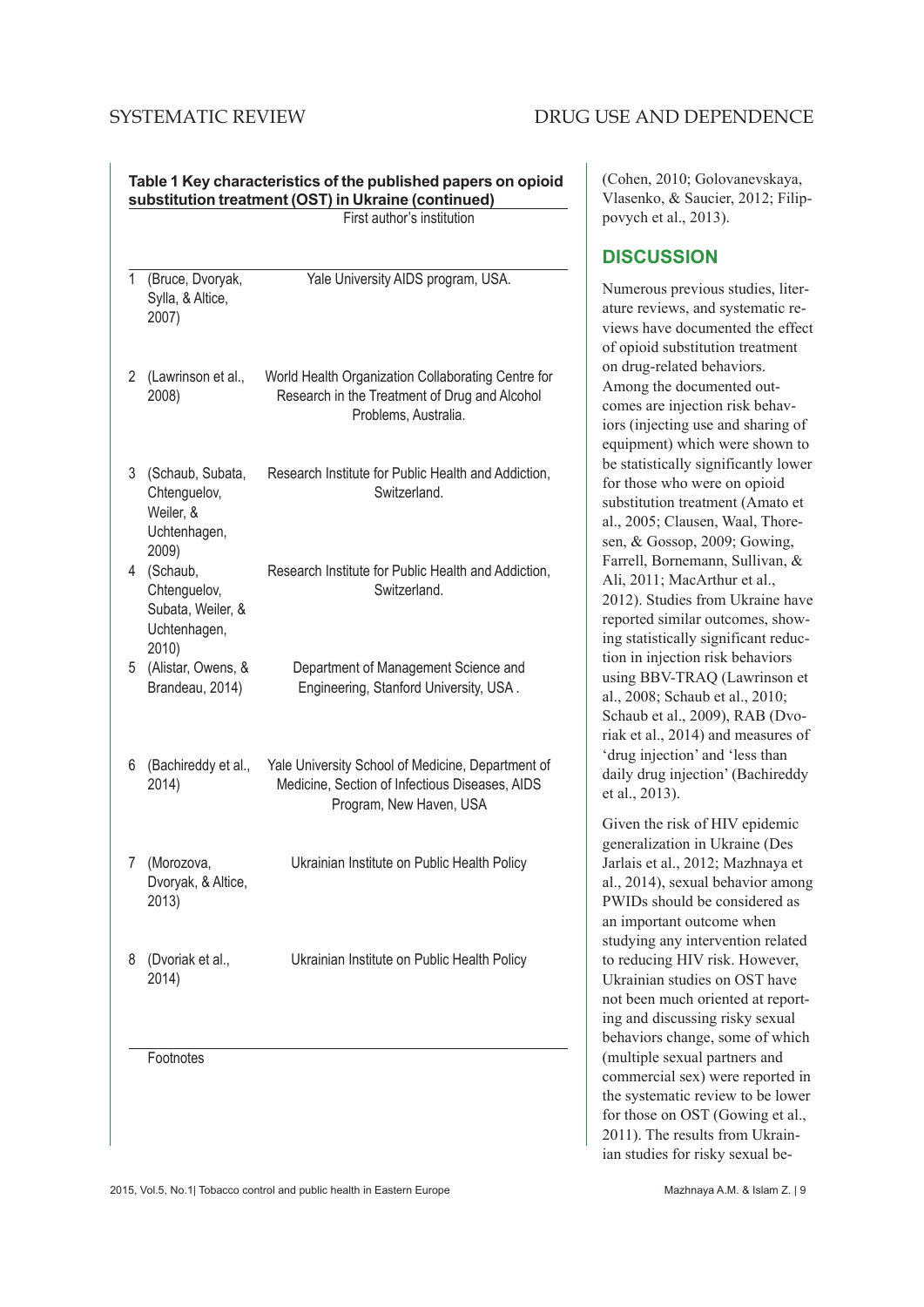havior are somewhat mixed showing no difference for methadone and statistically significant reduction for buprenorphine (Schaub et al., 2010; Schaub et al., 2009) in one study and reduction among methadone patients in another study (Dvoriak et al., 2014). These mixed results could be explained by small sample size in the latter study or by differences in instruments used to measure sexual risk behavior.

One of the most frequently discussed outcomes that have been reported in the studies of OST is the retention in treatment which considered a primary outcome and a proxy of treatment effectiveness. Ukrainian studies have reported high retention in treatment in line with the findings from the Cochrane reviews which have shown that methadone and buprenorphine are effective in retaining patients in treatment (Mattick et al., 2009; Mattick, Kimber, Breen, & Davoli, 2008). Ukrainian studies did not find differences in retention for those on methadone vs. buprenorphine, which is different from the previous findings showing that buprenorphine in flexible doses is less effective in retaining patient on treatment (Mattick et al., 2008).

Increase in ART initiation as a core initial goal of OST in Ukraine has been reported in several papers (Bachireddy et al., 2013; Schaub et al., 2010; Schaub et al., 2009), with some discussion of the in-country barriers that prevent full impact of OST on ART initiation. However, none of the Ukrainian papers have reported ART retention for those on OST, which limits comparison with international data (Malta, Strathdee, Magnanini, & Bastos, 2008).

Among other outcomes that have been reported but less discussed in Ukrainian studies are the measures of quality of life, such as employment, legal status, and family problems (Schaub et al., 2010; Schaub et al., 2009) which have improved after entering the treatment. One paper has specifically discussed health-related quality of life and showed that integration of services improves the utilization of health care services related to HIV, TB and addiction (Bachireddy et al., 2013); however, general health, physical and mental scores were indistinguishable for different levels of integration. Statistically significant differences for health-related QoL scores were found between those who receive OST and those who do not receive OST. Improved TB treatment outcomes among those on MMT compared to those who are not have been specifically investigated and confirmed by another Ukrainian study (Morozova et al., 2013)

Quality of life of those entering OST program is widely discussed in international literature (Jessica De Maeyer, Vanderplasschen, & Broekaert, 2010; J. De Maeyer et al., 2011). This question is especially important within the context of scaling up the program which was greatly supported in the paper that modeled the impact of OST and ART programs on HIV epidemic in Ukraine (Alistar et al., 2011). Research that would allow going beyond the HIV prevention aim of the OST can add substantially to the development of the program. Recent review showed that QoL indicators measured by WHOQOL-BREF and ASI improved among OST patients regardless of the follow-up period (Feelemyer, Jarlais, Arasteh, Phillips, & Hagan, 2013). However, not all domains have shown improvement. Therefore, further

#### SyStematic review

research is needed to investigate and understand how the OST program impacts the life of opioid dependent people through the complex concept of quality of life and different social factors that are at play for opioid-dependent people.

There are several limitations that should be noted with regard to the reviewed papers. Among the published papers, five used data from cohort studies, one from cross-sectional and one was descriptive. None of the studies assessed directly the impact of OST on the risk of HIV transmission and other related outcomes. Moreover, one study reported lower percentage of HIV infected OST patients after 12 months of follow-up in a defined cohort and did not address this issue in the discussion (Schaub et al., 2009). Among other limitations is that only one cross-sectional study (Bachireddy et al., 2013) used randomization process for participants selection. Furthermore, studies were limited to a few regions of Ukraine which were either OST pilot regions (Lawrinson et al., 2008; Schaub et al., 2010; Schaub et al., 2009) or the regions with the longest history of OST (Bachireddy et al., 2013; Dvoriak et al., 2014; Morozova et al., 2013) which limits the generalizability of results. We also understand that our review may be prone to the publication bias. It is important to notice that majority of the leading authors were of foreign background, therefore, results of the studies that were conducted by in-country scientific community are less presented in the peer-reviewed literature. To overcome this limitation, the academic community should be encouraged to publish on these topics in the peer-reviewed international literature. Another important observation is the evident gap between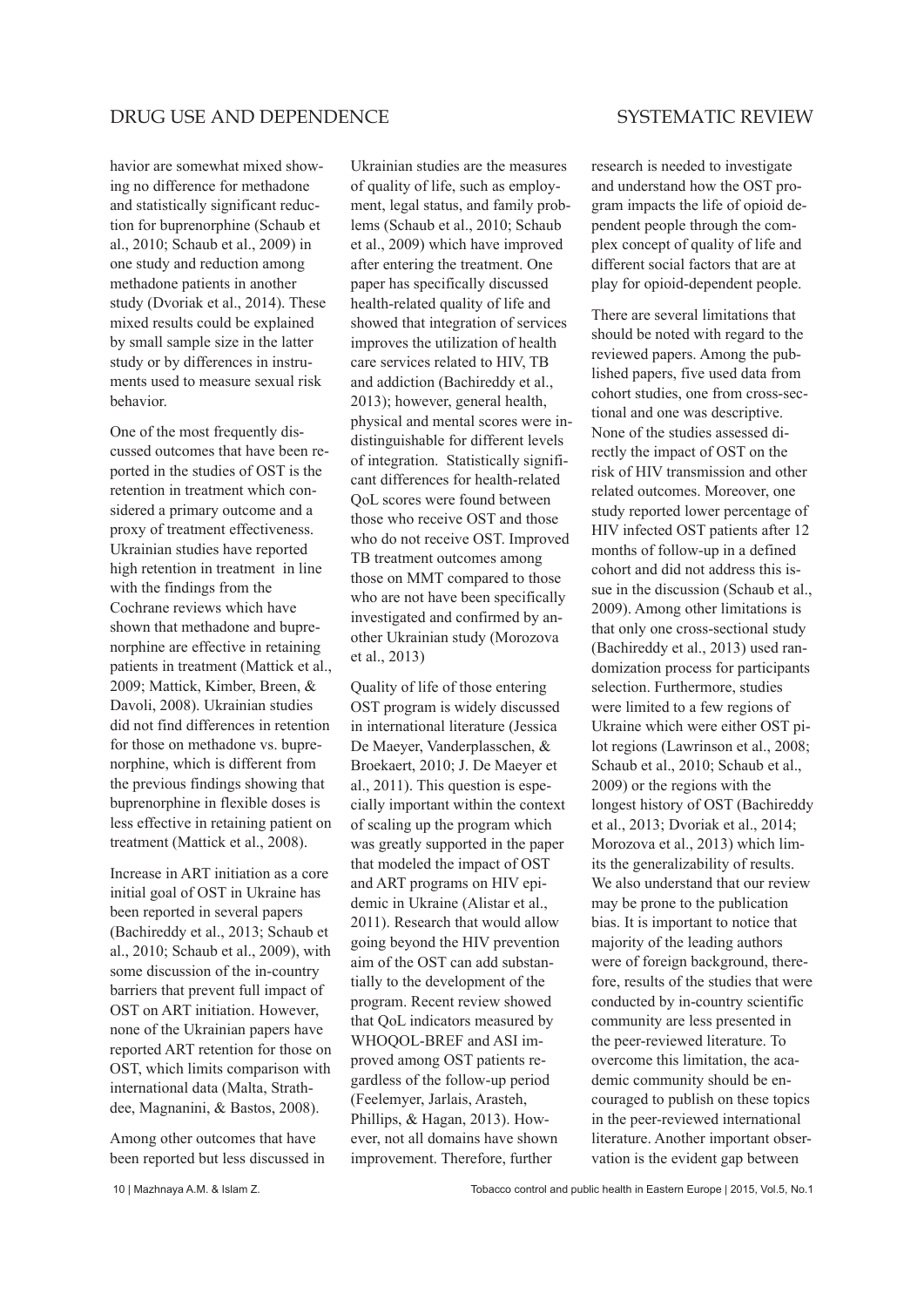the data collection and publishing the results of the studies (1– 3 years). This delay have been shown for many research areas; however, it still prevents managers from using scientific data for their programmatic decisions.

Results from reviewed papers provide evidence to conclude that OST in Ukraine is a viable approach towards reducing injection risk behaviors and illegal activities both among HIV-positive and HIV-negative PWIDs, providing retention in treatment and improving health outcomes and therefore reducing risk of HIV infection as well as improving health related QoL. Published papers provide background for wider scale-up of the program, nevertheless, further research is needed to understand how the program could be more tailored to the needs of the opioid-dependent drug users applying the patient-oriented service provision within the Ukrainian context.

# **P.S.**

At the moment of publication of this review we acknowledge that several important new papers, which were published after the final submission, have not been included in this review. These publications mainly explore discourses of desire within OST programs (Carroll, 2015), challenges to implementing OST in prisons (Polonsky et al., 2015), and geographic variability of OST programs (Zaller et al., 2015) in Ukraine.

### **About the AuthorS**

Alyona Mazhnaya is affiliated to School of Public Health, National University of Kyiv-Mohyla Academy, Kiev, Ukraine; ICF "International HIV/AIDS Alliance in Ukraine", (5 Dymytrova St., building 10A, 9th floor, Kyiv, Ukraine 03680. Tel: +38 044 490 54 85) ORCID 0000-0002-6891-7961 Email: hmazhnaya@gmail.com .

Zahedul Islam is affiliated to ICF Management Science for Health, **USA** ORCID: 0000-0002-8761-6304 Email: zaislam@msh.org

This paper was received: February 27, 2014; accepted: July 16, 2014; published: August 30, 2015.

## **reFerenceS**

- Alistar, S. S., Owens, D. K., & Brandeau, M. L. (2011). Effectiveness and cost effectiveness of expanding harm reduction and antiretroviral therapy in a mixed HIV epidemic: a modeling analysis for Ukraine. *PLoS Med*, 8(3), e1000423. doi: 10.1371/journal.pmed.1000423
- Amato, L., Davoli, M., Perucci, C. A., Ferri, M., Faggiano, F., & Mattick, R. P. (2005). An overview of systematic reviews of the effectiveness of opiate maintenance therapies: available evidence to inform clinical practice and research. *J Subst Abuse Treat*, 28(4), 321–329. doi: 10.1016/j.jsat.2005.02.007
- Bachireddy, C., Soule, M. C., Izenberg, J. M., Dvoryak, S., Dumchev, K., & Altice, F. L. (2013). Integration of health services improves multiple healthcare outcomes among HIVinfected people who inject drugs in Ukraine. *Drug Alcohol Depend*. doi: 10.1016/j.drugalcdep.2013.09.020
- Bruce, R. D., Dvoryak, S., Sylla, L., & Altice, F. L. (2007). HIV treatment access and scale-up for delivery of opiate substitution therapy with buprenorphine for IDUs in Ukraine- programme description and policy implications. *Int J Drug Policy*, 18(4), 326–328. doi: 10.1016/j.drugpo.2006.12.011
- Carrieri, M. P., Rey, D., Loundou, A., Lepeu, G., Sobel, A., Obadia, Y., & Group, M.-S. (2003). Evaluation of buprenorphine maintenance

treatment in a French cohort of HIVinfected injecting drug users. *Drug Alcohol Depend*, 72(1), 13-21.

- Carroll, J. J. (2015). For lack of wanting: Discourses of desire in Ukrainian opiate substitution therapy programs. *Transcult Psychiatry*. doi: 10.1177/1363461515581543
- Clausen, T., Waal, H., Thoresen, M., & Gossop, M. (2009). Mortality among opiate users: opioid maintenance therapy, age and causes of death. *Addiction*, 104(8), 1356–1362. doi: 10.1111/j.1360–0443.2009.02570.x
- Cohen, J. (2010). Law enforcement and drug treatment: a culture clash. *Science*, 329(5988), 169. doi: 10.1126/science.329.5988.169
- De Maeyer, J., Vanderplasschen, W., & Broekaert, E. (2010). Quality of life among opiate-dependent individuals: A review of the literature. *International Journal of Drug Policy*, 21(5), 364–380. doi: http://dx.doi.org/10.1016/j.drugpo.20 10.01.010

De Maeyer, J., Vanderplasschen, W., Lammertyn, J., van Nieuwenhuizen, C., Sabbe, B., & Broekaert, E. (2011). Current quality of life and its determinants among opiatedependent individuals five years after starting methadone treatment. *Qual Life Res*, 20(1), 139–150. doi: 10.1007/s11136–010-9732-3

Des Jarlais, D. C., Feelemyer, J. P., Modi, S. N., Arasteh, K., Mathers, B. M., Degenhardt, L., & Hagan, H. (2012). Transitions from injectiondrug-use-concentrated to self-sustaining heterosexual HIV epidemics: patterns in the international data. *PLoS One*, 7(3), e31227. doi: 10.1371/journal.pone.0031227

Dole, V. P., & Nyswander, M. (1965). A Medical Treatment for Diacetylmorphine (Heroin) Addiction. A Clinical Trial with Methadone Hydrochloride. *JAMA*, 193, 646–650.

Dvoriak, S., Karachevsky, A., Chhatre, S., Booth, R., Metzger, D., Schumacher, J., . . . Woody, G. (2014). Methadone maintenance for HIV positive and HIV negative patients in Kyiv: Acceptability and

2015, Vol.5, No.1| Tobacco control and public health in Eastern Europe Mazhnaya A.M. & Islam Z. | 11